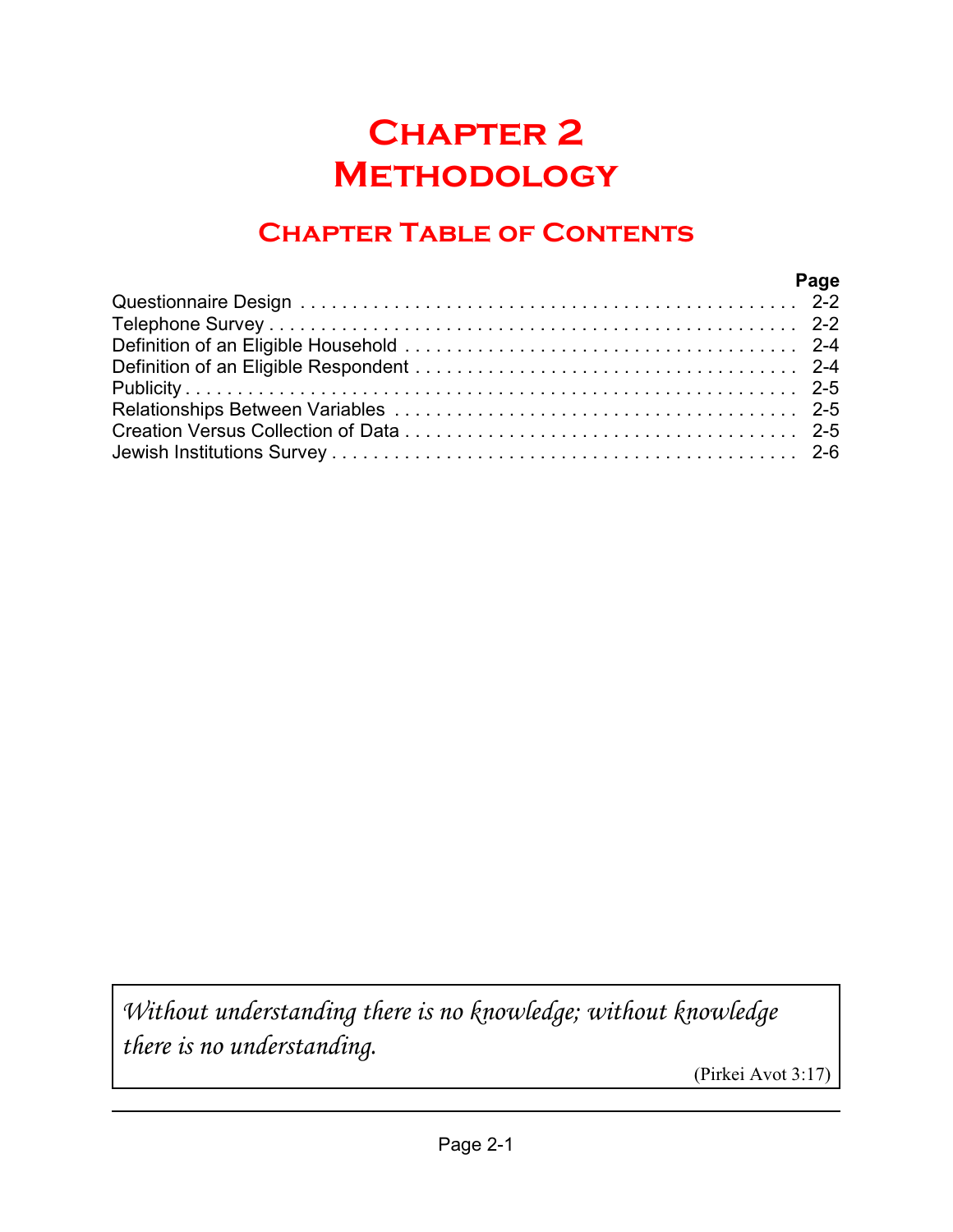**T** his study of the Broward Jewish community consisted of a Telephone Survey of 1,201 Jewish households in Broward, a Distinctive Jewish Name Counting Project, nd a Jewish Institutions Survey.

#### **Questionnaire Design**

T he questionnaire was designed through a cooperative effort by the Demographic<br>Study Committee, Jowish Eoderation of Broward County staff, community rabbis Study Committee, Jewish Federation of Broward County staff, community rabbis, Jewish agency executives and lay leadership, and Dr. Ira M. Sheskin of the University of Miami. Meetings were held with various groups of rabbis and educators.

#### **Telephone Survey**

C onsistent with many other Jewish community studies, this study involved a Telephone<br>Survey with a random digit dialing (RDD) sample combined with a list sample from  $\overline{\rightarrow}$  onsistent with many other Jewish community studies, this study involved a Telephone the Jewish Federation of Broward County mailing list, and households with Distinctive Jewish Names (DJNs) In total, 1,201 22-minute telephone interviews were conducted, including xxx interviews from the RDD sample (both landlines and cell phones), xxx interviews from the List sample, and xx interviews with N households.

The sample size of x,xxx is adequate so that we can be 95% certain that the margin of error for the overall results (the results when examining all 1,000 interviews) is no greater than ±3.1%. When results are *not* based upon the total sample size of 1,000 (for example, when results are presented for households with elderly persons), the margin of error is greater than ±3.1%. (See the "Sample Size and Margin of Error" section in this Chapter for more information.) The 1,200 interviews represent 1.7x% of the 72,000 Jewish households in Broward.

**RDD Sample**. The RDD methodology is necessary for a study to obtain results that accurately represent a population. The major advantage of this methodology is that it produces a random sample of Jewish households to be interviewed. When done well, the RDD methodology will yield a high *survey cooperation rate* (the percentage of households who identify themselves as containing one or more Jewish persons who agree to be interviewed). The RDD methodology also guarantees anonymity to respondents.

An important aspect of the RDD methodology is that it provides the ability to interview households who are not listed in the telephone directory. The RDD methodology facilitates calling households who have recently migrated into the study area and other households whose telephone numbers are not yet published in the local area telephone directory. Perhaps more importantly, the RDD methodology does not rely upon Jewish households making themselves known to the Jewish community by joining a synagogue, a Jewish Community Center, or other Jewish organizations, or by donating money to a Jewish fund raising campaign, which would result in a sample that is inherently biased toward more Jewishly-connected households. Thus, a more accurate representation of the Jewish community should be obtained with the RDD methodology than with telephone directory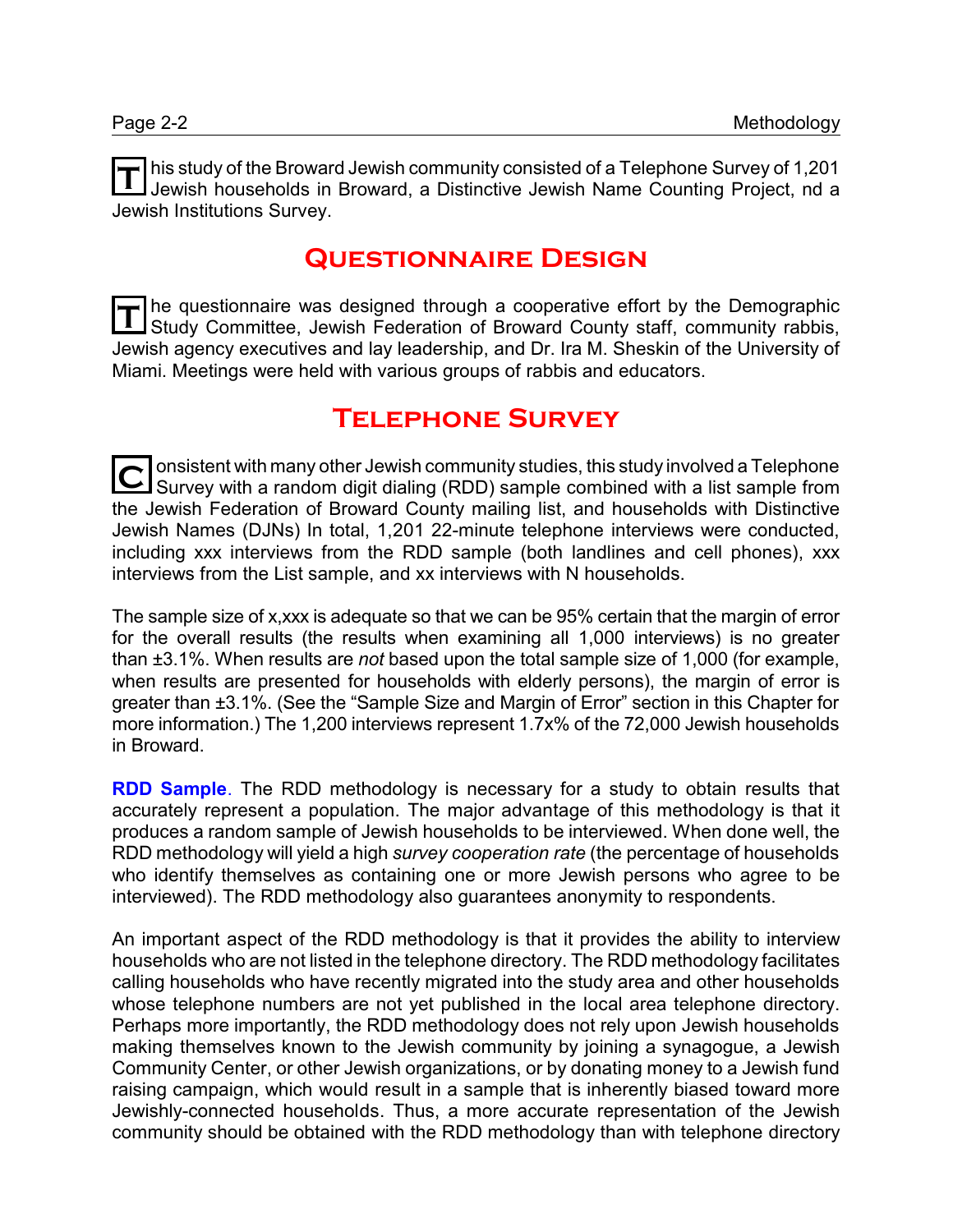methods or methods that rely upon randomly selecting households from Jewish organization mailing lists.

The RDD Telephone Survey proceeded as follows. For all six digit area code/telephone exchange codes in the study area, four-digit random numbers were generated by a computer to produce ten-digit telephone numbers. When a number was dialed, there was no guarantee that a household, let alone a Jewish household, would be reached. In fact, xxx,xxx different numbers were dialed more than xxx,xxx times to obtain the xxx RDD interviews. This is a yield rate of 0.x% (xxx divided by xxx,xxx). The remainder of the numbers dialed were either disconnected, not in service, changed to unlisted or other listed numbers, business numbers, government numbers, faxmachines, non-Jewish households, ineligible Jewish households, not answered by a person after multiple attempts, or answered by persons who refused to respond to the screener (the introduction to the survey which determined if we were speaking with a Jewish household–see Appendix A) or who refused to cooperate with the survey. In total, xx% (the *screener cooperation rate*) of households reached cooperated with the screener to identify whether the households were Jewish or non-Jewish. Of the Jewish households reached, xx% (the *survey cooperation rate*) cooperated with the survey.

Of the xxx RDD surveys, xx were completed on cell phones.

**Federation List Sample**. After the completion of the RDD Telephone Survey, an additional xxxx telephone interviews were conducted with households on the Jewish Federation of Broward County mailing list.

This allowed us to call households with cell phones at a far more reasonable cost than with RDD, where the xx RDD cell-phone interviews took about xx hours each to complete. Of the xx List surveys, xxx ere completed on landlines; xxx on cell phones with non-local area codes (not 281, 346, 713, and 832) and xxx on local cell phones (with a 281, 346, 713, or 832).

**DJN Sample**. An additional xx telephone interviews were conducted from households with a DJN listed in a computerized directory.

In total, xxx surveys were completed via RDD, xxx via list, and xx via DJN. Xx were completed on landlines and xx on cell phones.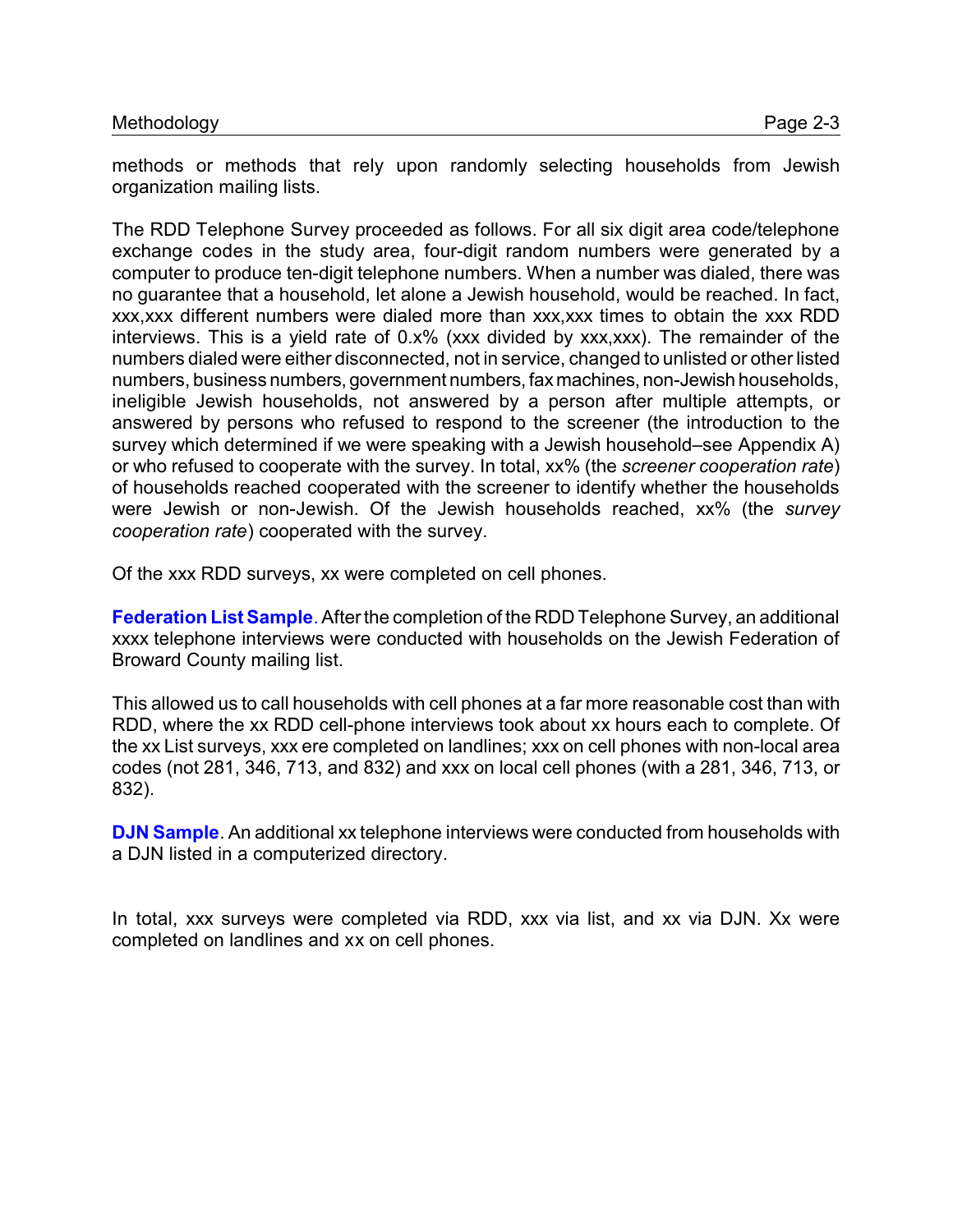# **Definition of an Eligible Household**

 $\overline{\mathbf{A}}$  in eligible household is one that contains at least one person who is Jewish as defined<br>in the "Definitions" section in Chapter 1. The following were excluded from the study: n eligible household is one that contains at least one person who is Jewish as defined

**O** Persons in institutions, such as nursing homes, who do not have their own telephone numbers at bedside.

**<sup>2</sup>** Households without telephones. In Broward County, This percentage is negligible for Jewish households.

**<sup>3</sup>** Households containing no persons capable of being interviewed due to physical (including hearing impairments) or mental health limitations.

### **Definition of an Eligible Respondent**

**N** o procedure was used to select a person at random to be interviewed within each Jewish household in Broward. Rather, an attempt was made to interview a Jewish person within each household who was age 18 or over. The only known bias resulting from this procedure was that xx% of respondents were female, whereas xx% of adults in Jewish households in Broward are female. Because all basic demographic and education questions are asked about *all* adults in the household, this bias does not influence the results in any significant manner. Where the reported results are based on the respondent's own behavior, such as volunteerism, or on his/her opinion, such as the perception of anti-Semitism, results are shown separately for males and females.

Any respondent age 18 or over who identified himself/herself as Jewish was interviewed. In households containing non-Jewish members, the Jewish member was interviewed whenever possible because some questions are not applicable to non-Jews.

Note that the respondent in x.x% of the 1,000 interviews was not Jewish. In almost all of these cases, the respondent was the non-Jewish spouse, partner, or significant other of a Jewish adult. In most cases, questions that were respondent-only questions were asked of the non-Jewish respondent on behalf of the Jewish household member (in a *proxy* fashion). A few attitudinal questions were *not* asked of non-Jewish respondents.

Non-Jewish household members were generally interviewed in two situations. First, in some cases, the Jewish household member would not cooperate with the survey, but the non-Jewish household member would. Second, in some cases, the Jewish household member was simply unavailable at the time of the survey.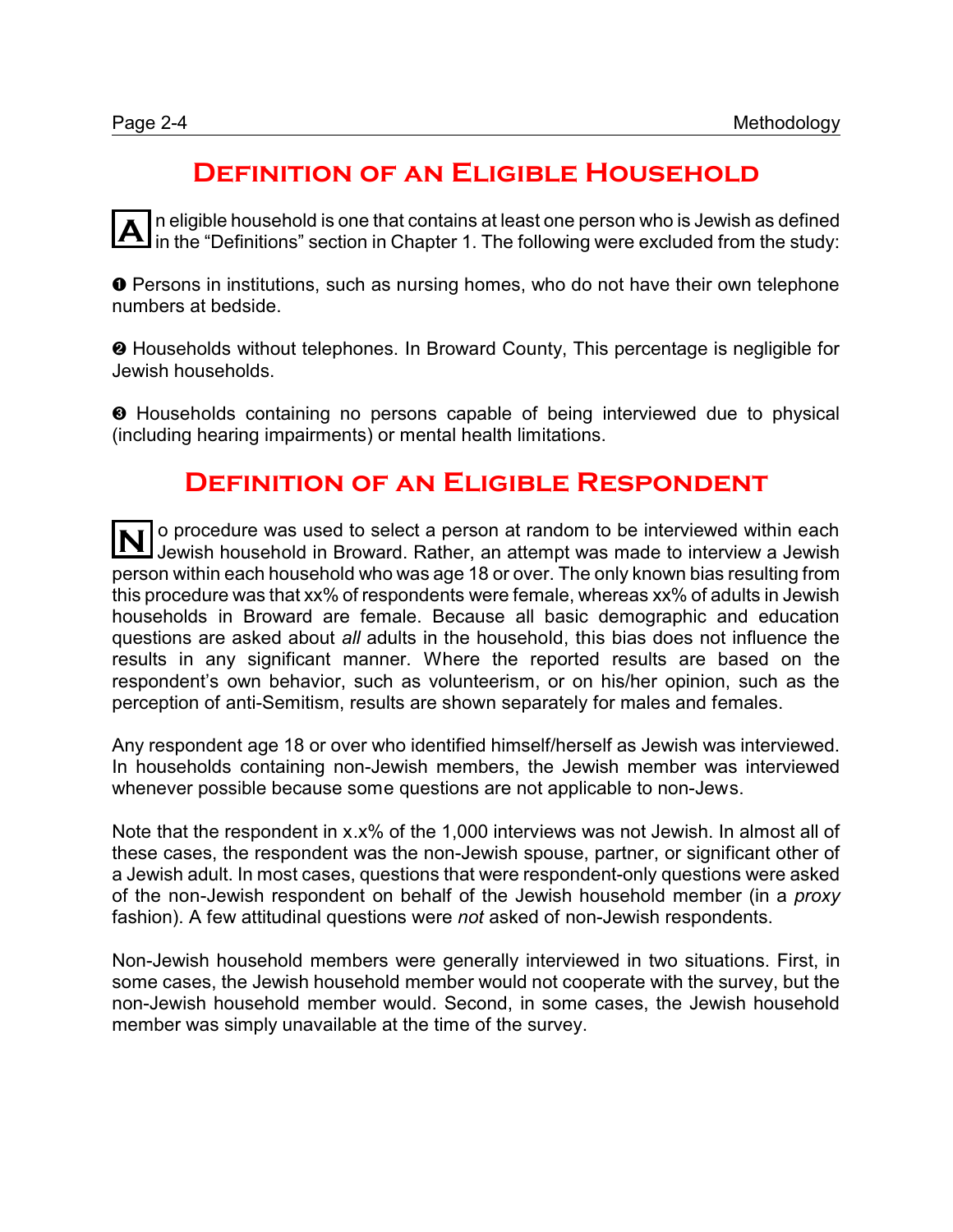# **PUBLICITY**

**A** post card about the study was sent to all Jewish households and an e-mail was sent to all known Jewish households. Advertisements were placed in the local Jewish newspaper and synagogue bulletins. Letters were sent to all local area rabbis, synagogue presidents, and Jewish institutions. Flyers were distributed around the community. Pulpit announcements were distributed to all local synagogues. A billboard was placed at the entrances to the Jewish Community Centers. The purpose of this publicity was to notify potential respondents that they might be contacted to participate in the study and to make them more receptive and cooperative.

# **Relationships Between Variables**

**A** n important distinction must be made between *correlation* and *cause and effect*. Simply because a correlation—a *relationship*—is found between two variables, it **does not necessarily imply** that one *causes* the other. Thus, because one finds a relationship between, for example, synagogue membership and charitable donations, it does not necessarily imply a cause and effect relationship. That is, if it is shown that synagogue members are more likely to donate to charities, it does not imply that joining a synagogue causes one to be more philanthropic. Separately, it could be that higher income households are more likely to both join a synagogue and be philanthropic. That is, the relationship shown between synagogue membership and charitable donations could actually reflect a relationship between synagogue membership and household income and between philanthropy and household income.

# **Creation Versus Collection of Data**

**S** urveys often create data rather than collect it. That is, persons are asked to think about some issues that they have probably not thought about before in quite the same way (terms such as *definitely* and *very familiar*). Also, groups of people react to questions in varying ways. Thus, if one finds a significant difference between, for example, the responses of the elderly and the non-elderly, it may be due to a real difference in attitudes between the two subgroups resulting from the different environments in which the two subgroups matured, or to a real difference in experiences between the two subgroups. On the other hand, the difference may very well be attributable to the varying manner in which persons of different ages respond to questions.